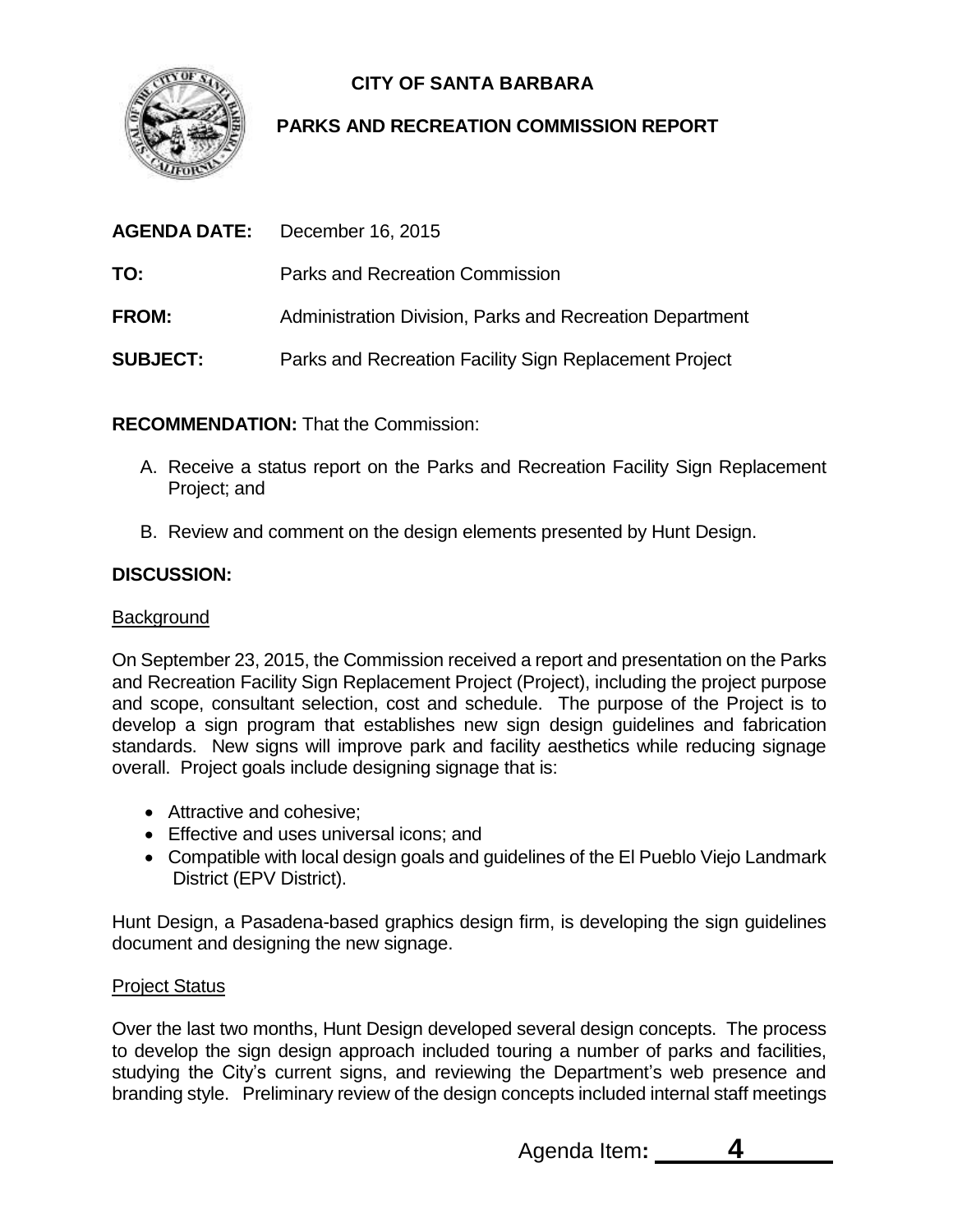Parks and Recreation Commission Report Parks and Recreation Facility Sign Replacement Project December 16, 2015 Page 2

and two meetings with an ad-hoc committee represented by members of the Architectural Board of Review, Historic Landmarks Commission (HLC), and Sign Committee. The adhoc committee was established to bring representatives from the various boards and committees together, and ensure that sign design is consistent with the City Sign Ordinance and EPV District Guidelines.

Meetings have focused on developing a sign design that is consistent with sign standards while balancing the Department's needs of aesthetics, cost, maintenance and implementation. Considerations include sign shape and color schemes, font types, and materials that can be applied to signs both within and outside of the historic EPV District. For example, Hispanic influences are seen in the sign shape, which includes a curved detail, font types and color schemes. One area still being studied is further differentiating signs within the EPV District. Options include:

- 1. Changing post material from wood to painted steel.
- 2. Changing post material from wood to painted steel and adding a decorative frame.
- 3. Keeping wood posts but adding routed detail.

Challenges to differentiating material includes cost, ease of maintenance and replacement, and concern that an aesthetic may not match the environment and management approach of a particular park.

Another focus of discussion and key component to sign design is developing a broad range of sign types. These include park and facility name signs, playground regulatory signs, "No Dog" signs, interpretive signs and more. Establishing broad categories is the foundation for a variety of sign dimensions and content layout that can be applied to any number of regulatory and informational signs. Other considerations include post and sign height limitations, letter height and number of signs allowed per post.

Interpretive signs will remain flexible in the font type and color scheme to reflect the topic. However, the sign program will standardize the material and a bottom band that will acknowledge the Parks and Recreation Department and provide pertinent contact information.

#### Next Steps

Following final design review, Hunt Designs will begin drafting the technical drawings and guidelines document. The Project will require final review and approval by the Sign Committee and HLC. Staff will also begin developing sign programing and implementation. Sign installation will be phased and prioritized by park and could begin in the fall of 2016.